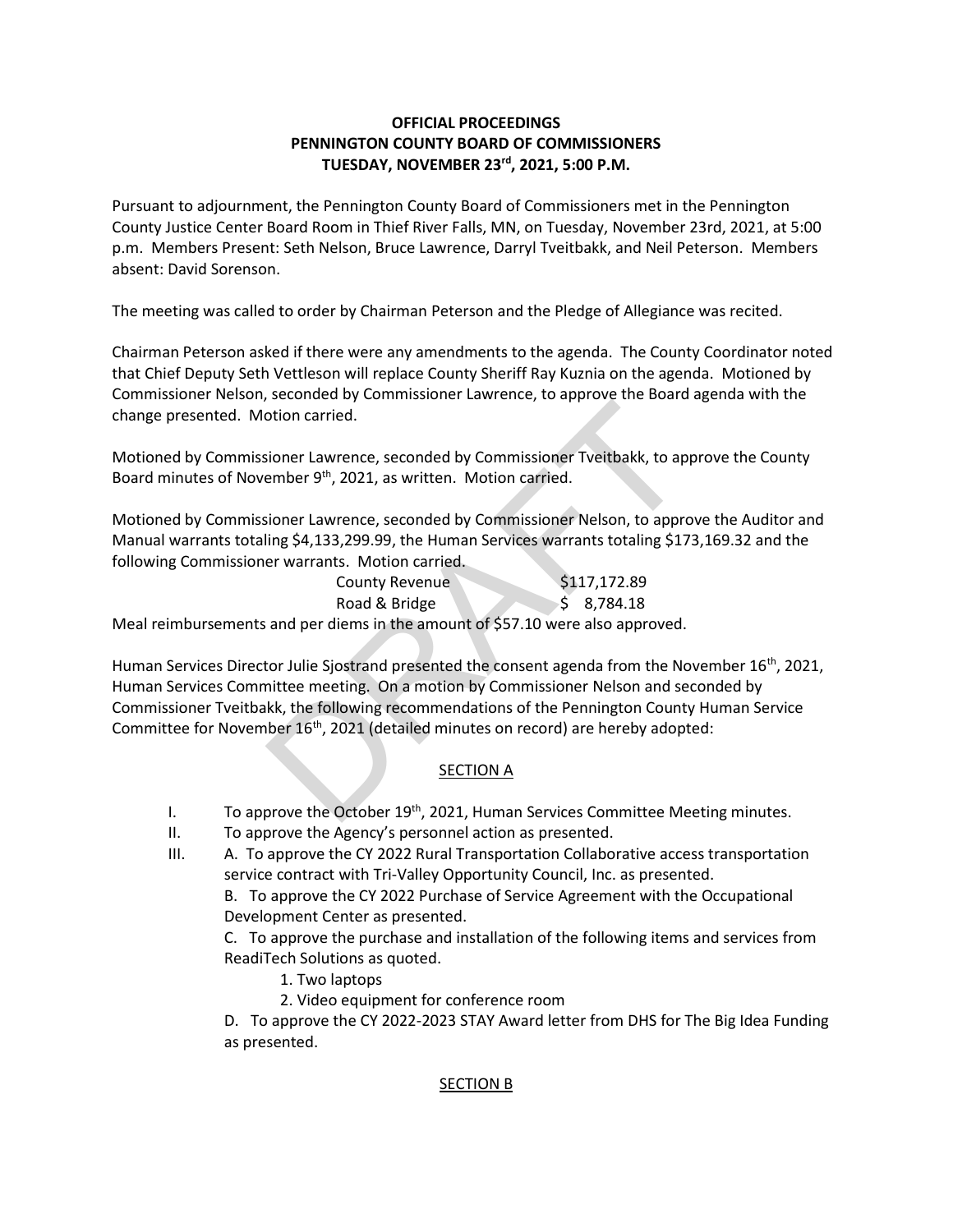I. To approve payment of the Agency's bills.

Ms. Sjostrand informed the Board that one of the rooftop heating and cooling units on the Human Services building needs to be replaced, it will soon be beyond repair.

Motioned by Commissioner Tveitbakk, seconded by Commissioner Lawrence, to authorize the Building Committee to obtain quotes for a new heating, cooling, and HVAC system for Human Services. Motion carried.

Inter-County Nursing Director Kayla Jore presented an update on COVID-19. Minnesota is currently in the top 3 nationwide for positive cases with 212 since the beginning of November and 106 in the last week. Positive cases from home tests aren't reported so numbers are likely higher. ICNS has been giving booster shots and vaccinating kids 5+ years old, but they would like to see the county vaccination rate increase at a faster rate. With the holidays coming and people gathering indoors, she expects cases to rise. Chairman Peterson questioned hospitalization cases, with Ms. Jore stating that most involve the unvaccinated elderly population.

County Engineer Mike Flaagan requested a transfer of municipal construction funds into the regular construction account. The following resolution was introduced by Commissioner Lawrence, seconded by Commissioner Nelson, and upon vote was unanimously carried.

## **RESOLUTION**

**WHEREAS**, Minnesota Statute 162.08, Sub 4 (3d), provides that accumulated balances in excess of two years of municipal account apportionments may be spent on projects located outside of municipalities under 5000 population when approved solely by resolution of the County Board.

**NOW, THEREFORE, BE IT RESOLVED**, that the Commissioner of Transportation transfer \$95,500 in excess of two years apportionment into the Regular Construction Account.

Engineer Flaagan stated that the roundabout project near Challenger school, SAP#57-607-010, is complete other than some final cleanup. Total cost of the project is \$2,866,295.54. The following resolution was introduced by Commissioner Lawrence, seconded by Commissioner Nelson, and upon vote was unanimously carried. Mike noted that he will not release the check until the cleanup is complete. Motion carried. Frison questioned hospitalization cases, with Ms. Jore stating the<br>prison questioned hospitalization cases, with Ms. Jore stating to<br>population.<br>Flaagan requested a transfer of municipal construction funds<br>The following re

### **RESOLUTION**

**WHEREAS**, SAP#057-607-010 (Challenger roundabout) has in all things been completed, and the County Board being fully advised in the premises;

**NOW THEN, BE IT RESOLVED**, that we do hereby accept said completed project for and on behalf of the Pennington County Highway Dept. and authorize final payment as specified herein.

A ditch levy meeting was scheduled for December 10<sup>th</sup>, 2021, at 8:00 a.m.

Interviews for the position of Signman at the Highway Department will be held at the Highway Department on December 1st, 2021, starting at 8:15 a.m.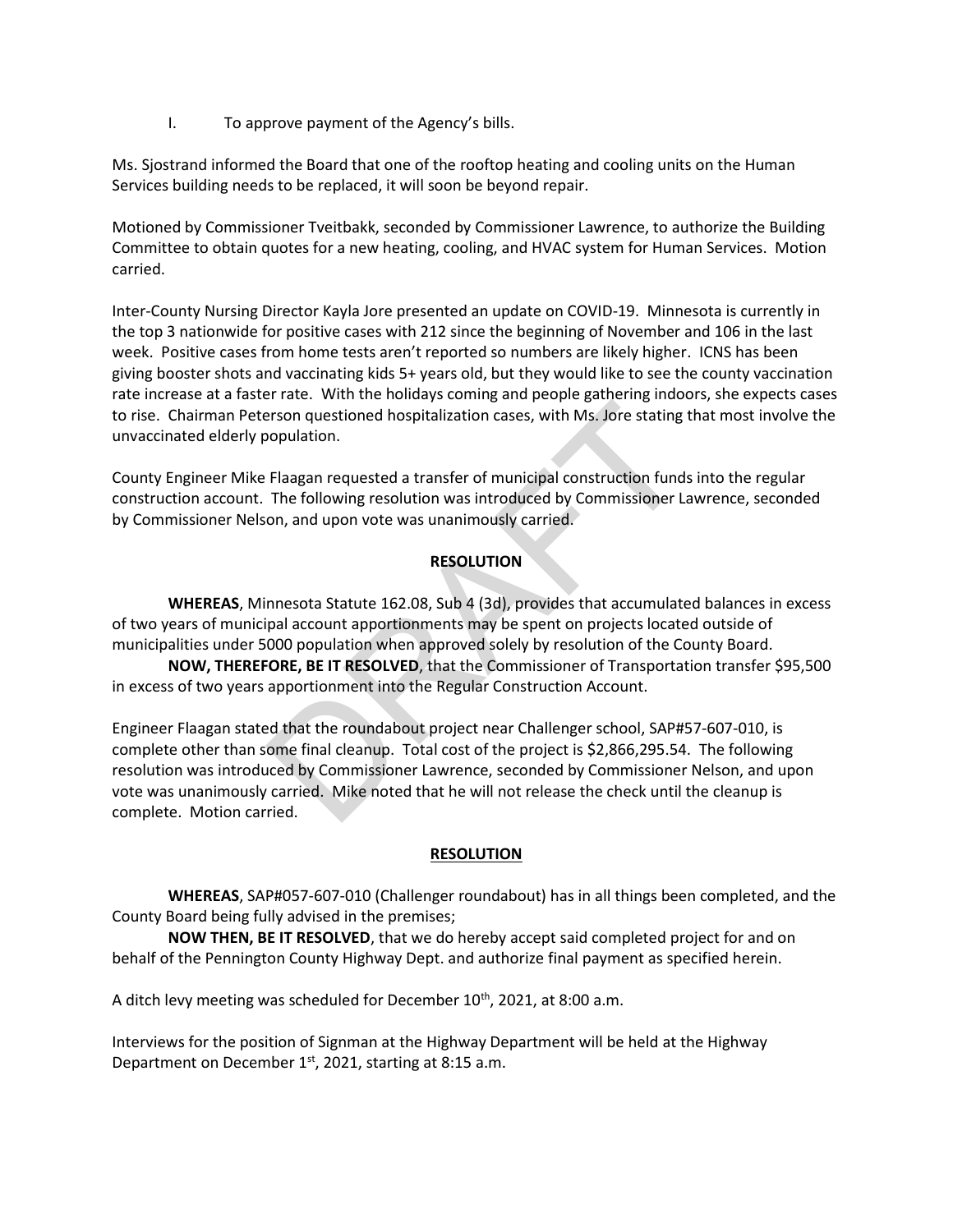Engineer Flaagan noted that Sentence to Serve has almost finished with the canopy for the oil and filter recycling location in Goodridge; the oil tank can be moved in once the canopy it's complete.

Chief Deputy Seth Vettleson presented the following LEC items:

Motioned by Commissioner Nelson, seconded by Commissioner Lawrence, to approve the budgeted purchase of an aluminum trailer from Galaxie Auto and Trailer Sales for Sentence to Serve at a cost of \$7,972.00. Motion carried. Mr. Vettleson noted that the old trailer will be kept and later sold at auction.

Motioned by Commissioner Tveitbakk, seconded by Commissioner Lawrence, to approve the transfer of Patricia Braaten from Part-Time Corrections Officer to Full-Time Corrections Officer effective November  $24<sup>th</sup>$ , 2021. Motion carried.

Motioned by Commissioner Lawrence, seconded by Commissioner Tveitbakk, to approve the transfer of Tara Pfeiffer from Part-Time Corrections Officer to Full-Time Corrections Officer effective November 24<sup>th</sup>, 2021. Motion carried.

Motioned by Commissioner Tveitbakk, seconded by Commissioner Lawrence, to approve the transfer of Heather Borgen from Part-Time Corrections Officer to Full-Time Corrections Officer effective November 24<sup>th</sup>, 2021. Motion carried.

Motioned by Commissioner Lawrence, seconded by Commissioner Tveitbakk, to approve the transfer of Preston Altendorf from Part-Time Corrections Officer to Full-Time Corrections Officer effective November 24th, 2021. Motion carried. isoner Lawrence, seconded by Commissioner Tveitbakk, to apthenometric Corrections Officer to Full-Time Corrections Officer efformed.<br>
Figure Tried.<br>
Sioner Tveitbakk, seconded by Commissioner Lawrence, to aptar-Time Correc

Motioned by Commissioner Tveitbakk, seconded by Commissioner Lawrence, to approve the hire of Angella Rose Amiot as Part-Time Dispatcher/Corrections Officer effective November 24<sup>th</sup>, 2021. Motion carried.

Motioned by Commissioner Lawrence, seconded by Commissioner Tveitbakk, to approve the hire of Edwin Lopez as Full-Time Corrections Officer effective November 24<sup>th</sup>, 2021. Motion carried.

Motioned by Commissioner Tveitbakk, seconded by Commissioner Lawrence, to approve the hire of Denise Kilen as Part-Time Corrections Officer effective November 24th, 2021. Motion carried.

Motioned by Commissioner Lawrence, seconded by Commissioner Tveitbakk, to accept a resignation letter from Tanner Wellman as Corrections Sergeant effective November 29<sup>th</sup>, 2021, as he has accepted a position as Dispatcher/Corrections Officer. Motion carried.

Motioned by Commissioner Tveitbakk, seconded by Commissioner Lawrence, to approve the transfer of Tanner Wellman from Full-Time Corrections Sergeant to Part-Time Dispatcher/Corrections Officer at the Step 2 wage of \$22.75 per hour, effective November 29<sup>th</sup>, 2021. Motion carried.

Committee Reports / Commissioner Updates: None.

County Auditor-Treasurer Items: None.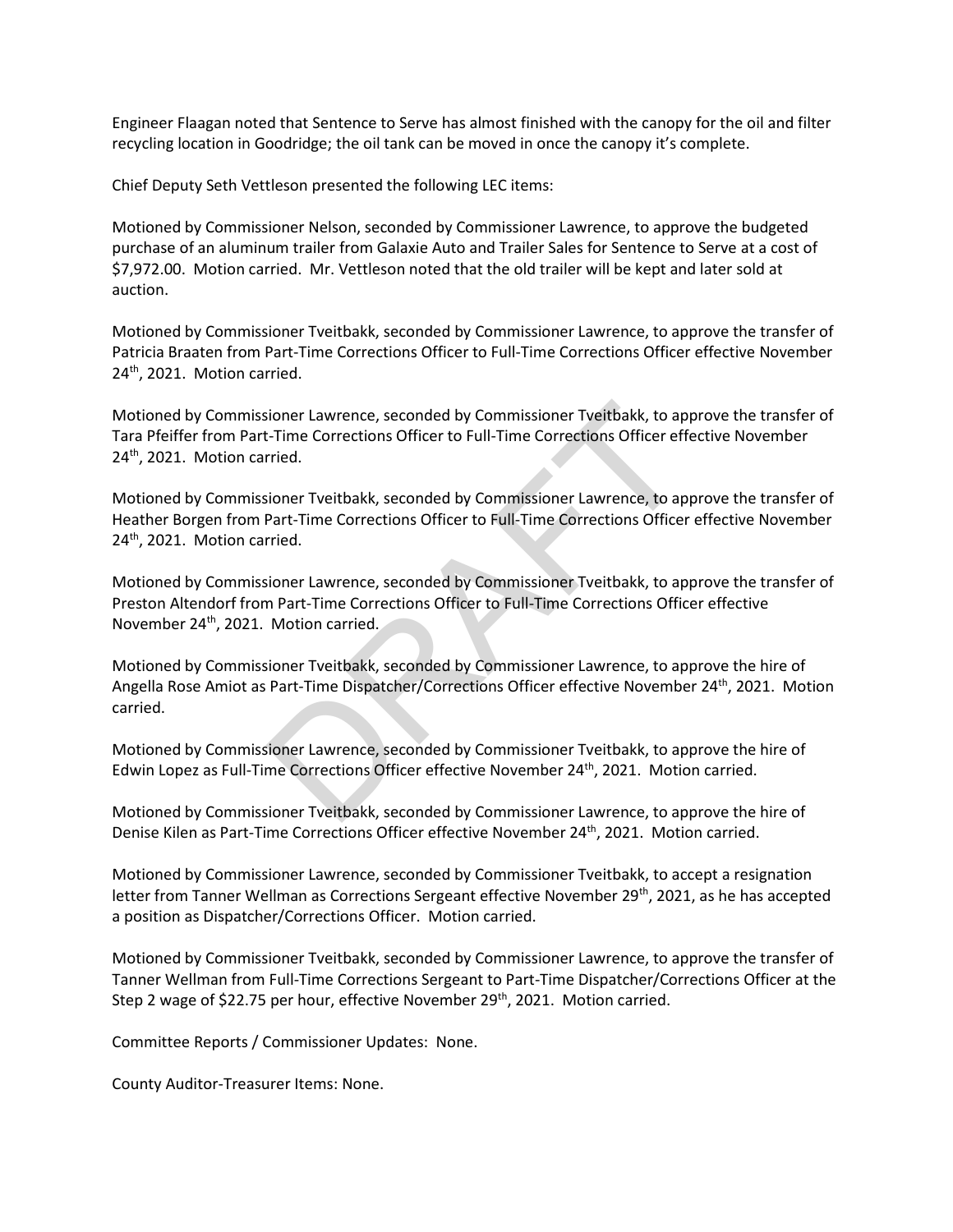County Coordinator Items:

County Coordinator Kevin Erickson stated that three firms, BKV Group, Foss Architects, and SEH, responded to a Request for Qualifications regarding the proposed 3<sup>rd</sup> floor remodel of the Government Center. The Building Committee met last week and reviewed the responses. Commissioner Tveitbakk commented that SEH is currently working on the TRF Airport Hangar project, and they have been pleased with their work, communication, etc.

Motioned by Commissioner Tveitbakk, seconded by Commissioner Lawrence, to retain the architectural firm of SEH for the proposed Government Center 3<sup>rd</sup> floor remodel project. Commissioner Tveitbakk then discussed some proposed ideas for the 3<sup>rd</sup> floor, including renovation so that Human Services can be housed in the building. If approved, the firm could also analyze the Human Services building for possible renovation. Commissioner Nelson agreed that all options should be explored for both buildings. Hearing no further discussion, the motion was carried.

The following resolution was introduced by Commissioner Tveitbakk, seconded by Commissioner Nelson, and upon vote was unanimously carried.

### **RESOLUTION**

**BE IT RESOLVED**, that Northern State Bank of Thief River Falls, MN be designated as a depository of public funds of Pennington County, MN for the term of two years from the date of approval, November 23rd, 2021.

The County Coordinator noted that in response to a Public Notice, two individuals have expressed written interest in representing Pennington County on the Red Lake Watershed Board of Managers: Dale Nelson and David Strong. Motioned by Commissioner Tveitbakk, seconded by Commissioner Lawrence, to re-appoint Dale Nelson to the Red Lake Watershed Board of Managers for a three-year term beginning January  $1<sup>st</sup>$ , 2022. Motion carried. now was introduced by Commissioner Tveitbakk, seconded by the was unanimously carried.<br> **RESOLUTION**<br> **RESOLUTION**<br> **ED, that Northern State Bank of Thief River Falls, MN be designington County, MN for the term of two year** 

Mr. Erickson presented two proposals received from Northern Woodwork, Inc. for cabinets in the jury breakroom and a court breakroom area at the Justice Center, as requested by Court Administration. Following discussion, Commissioner Tveitbakk motioned, seconded by Commissioner Nelson, to table the issue until the December  $14<sup>th</sup>$ , 2021, Board meeting. Motion carried.

County Attorney Items:

County Attorney Seamus Duffy noted that face coverings/masks are still required on the 2<sup>nd</sup> floor of the Justice Center.

Commissioner Lawrence discussed term limitations for appointees to the ICNS Board of Directors that the County Board approved back in 2014. The language states a limit of four consecutive, two-year terms then a one-year break before reappointment could occur. Motioned by Commissioner Lawrence, seconded by Commissioner Tveitbakk, to eliminate the term limitations for ICNS Board of Director appointments effective immediately. Discussion followed with Commissioner Lawrence noting that while he understands why the limits were established, it has become more difficult to fill positions on the Board and term limitations can eliminate people that are serving and serving well. Hearing no further discussion, the motion was carried.